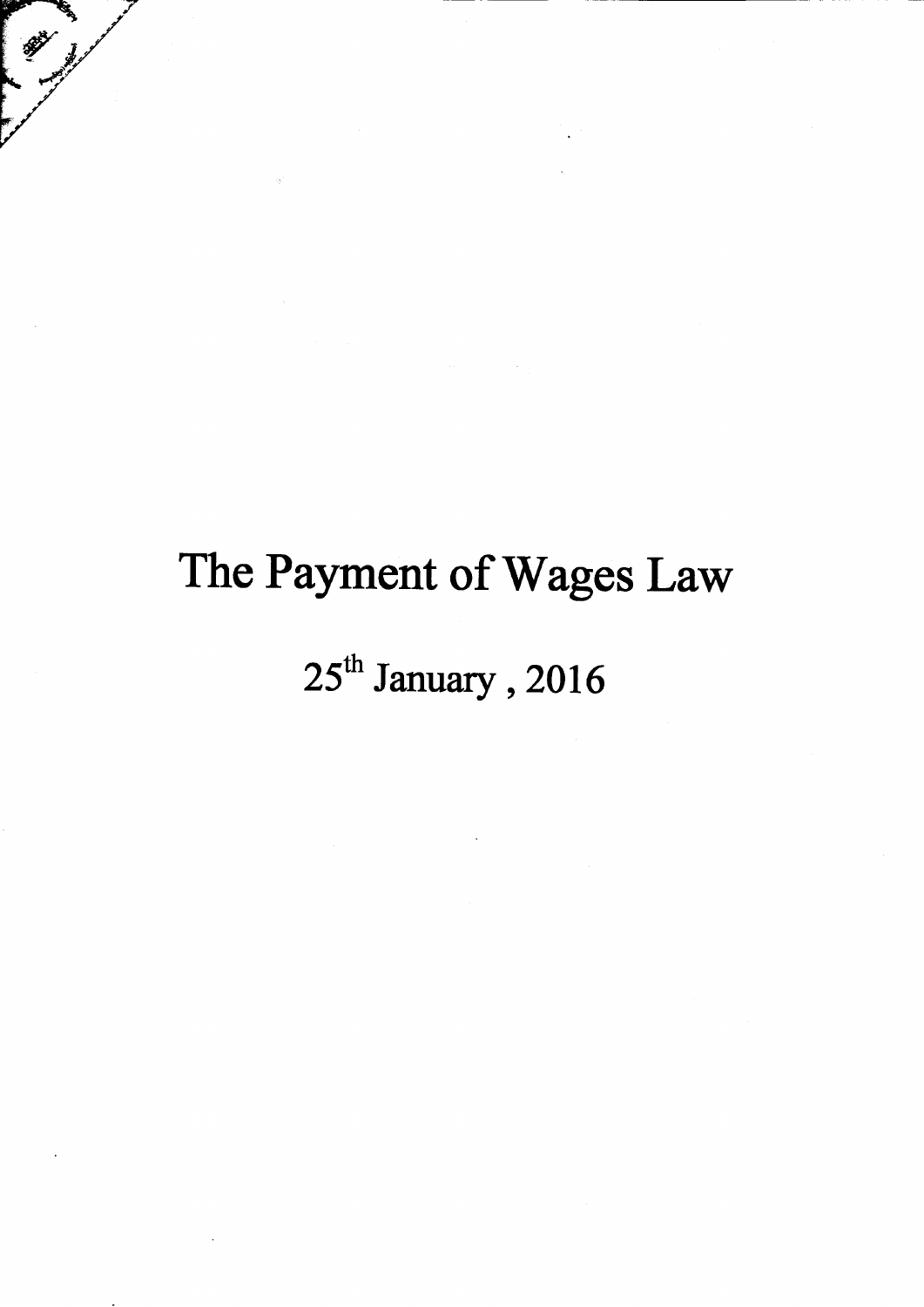The Payment of Wages Law; 2016 (The Pyidaungsu Hluttaw Law No. 17, 2016)  $1<sup>st</sup>$  Waxing of Pyatho, 1377 M.E.  $25<sup>th</sup>$  January, 2016

The Pyidaungsu Hluttaw hereby enacts this Law.

 $\frac{1}{2}$ 

#### Chapter I

#### Title and Definition

1. This Law shall be called the Payment of Wages Law, 2016.

2. The following expressions contained in this Law shall have the meanings given hereunder:

- (a) Wage means the fee and salary entitled to be obtained by the worker for carrying out the hourly work, daily work, weekly work, monthly work or any other part time work of the employer. This expression includes overtime or bonus given by the employer to the worker to his best work or character or other remunerations and benefits which may be determined as income. However, the followings are not included in this expression:
	- (i) travelling allowances or special allowances for travelling;
	- (ii) temporary expenses given in advance by virtue of prior agreement, according to the nature of business;
	- (iii) cash benefit under Social Security Scheme;
	- (iv) contribution paid for employee under any existing law;
	- $(v)$  allowances for accommodation and meal, electricity charges, water service charges and taxes;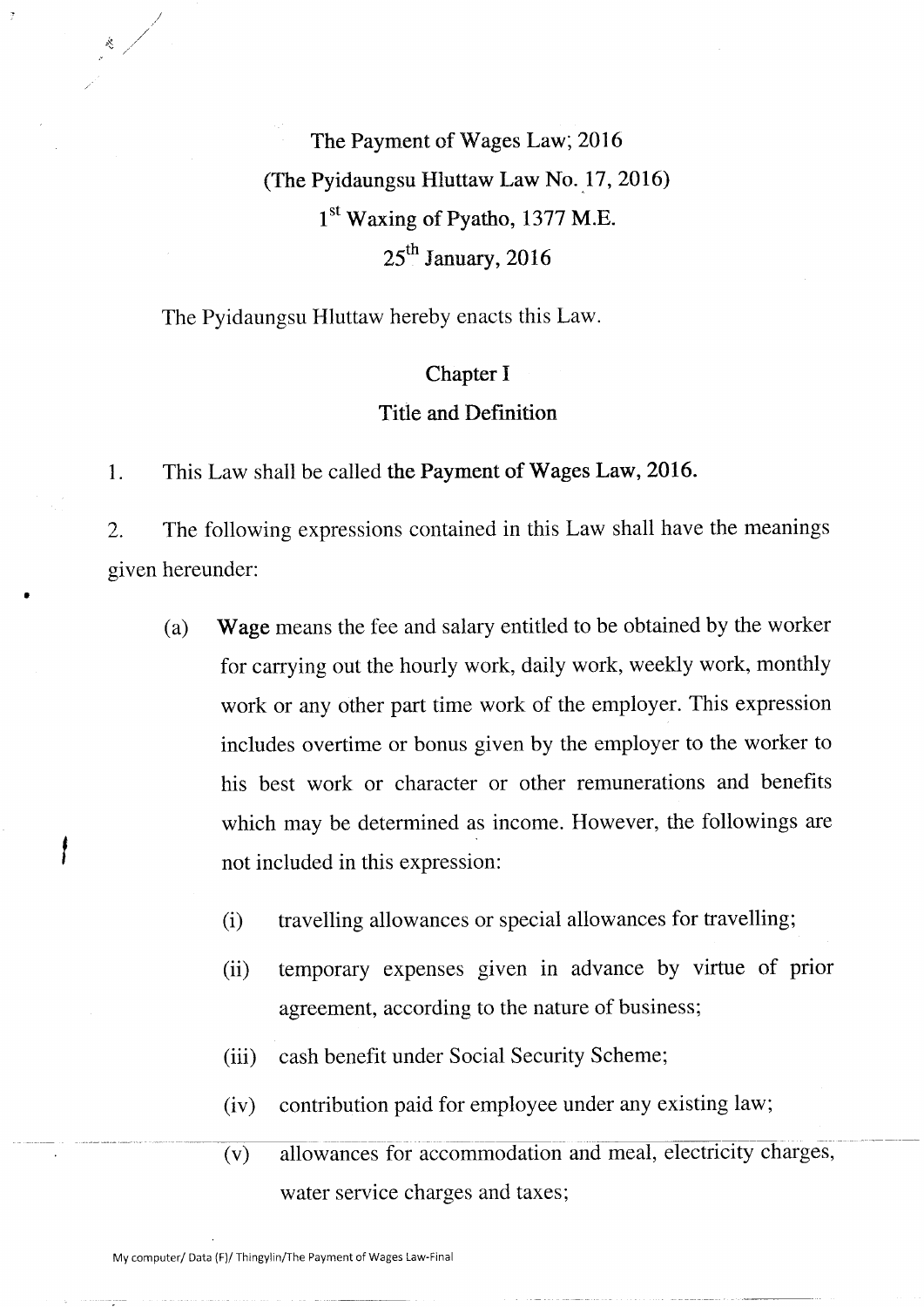- (vi) medical treatment allowance and recreation allowance;
- (vii) compensation for dismissal and gratuities;
- (viii) pension and retirement gratuities;
- $(ix)$  other fees stipulated by the notification issued by the Ministry with the approval of the Union Government, which are not considered as wage contained in this Law.
- (b) Employer means a person who is responsible to pay wages to at least one or more workers employed in any commerce, production and service businesses and agriculture and livestock breeding businesses under an employment agreement or verbal agreement. This expression includes contractors, legal representatives of the employer, manager of an employer, and if the employer is deceased, his heir and a legal representative. The head of the workers is, however, not included in this expression;
- (c) Worker means a person who earns by wages obtained by carrying out permanent work, temporary work, or piece work by using his or her physical or intellectual work in commerce, production and service business and agriculture and livestock breeding business under an employment agreement or verbal agreement. This expression includes an apprentice and training worker who receives wages, clerk and staff, outside worker, housemaid and driver, security, sanitary worker, renovation worker, cook, postman, gardener and general worker;
- (d) Ministry means the Ministry of Labour, Employment and Social Security of the Union Government;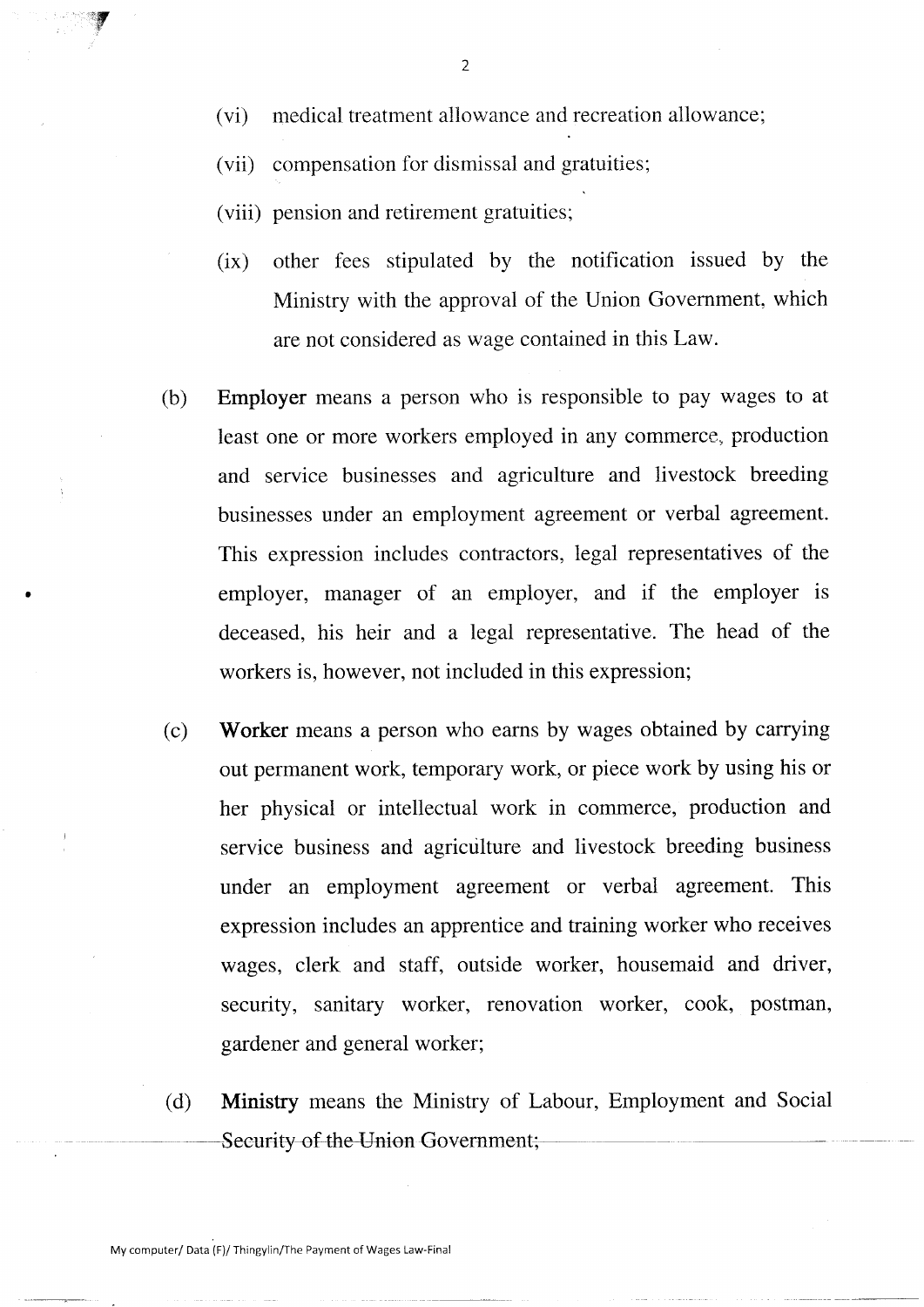- (e) Department means the Factories and General Labour Laws Inspection Department;
- Chief Inspector means the Director General of the Factories and General Labour Laws Inspection Department;  $(f)$
- Inspector means any inspector of the Factories and General Labour Laws Inspection Department. (e)

#### Chapter II

#### Methods and Time of Payment of Wages

3. The employer:

 $\mathbf{r}$ 

- (a) shall pay wages to the workers employing in his business in local currency or foreign currencies stipulated by the Central Bank of Myanmar. Such payment may be paid in cash or cheque or deposit into the bank account of the worker with the agreement between the employer and the worker.
- (b) In paying such wages:
	- if it is necessary to pay particular benefit, profits and opportunities for workers working in commerce, production and service businesses, it may be paid in cash or some in cash and some in things set up by local price on own volition of workers in accordance with the stipulations. (i)
	- (ii) For workers employing in agriculture and livestock breeding business, it may be paid some wage in cash and something set up by local price according to custom, or on the volition of majority of worker or by collective agreement. In paying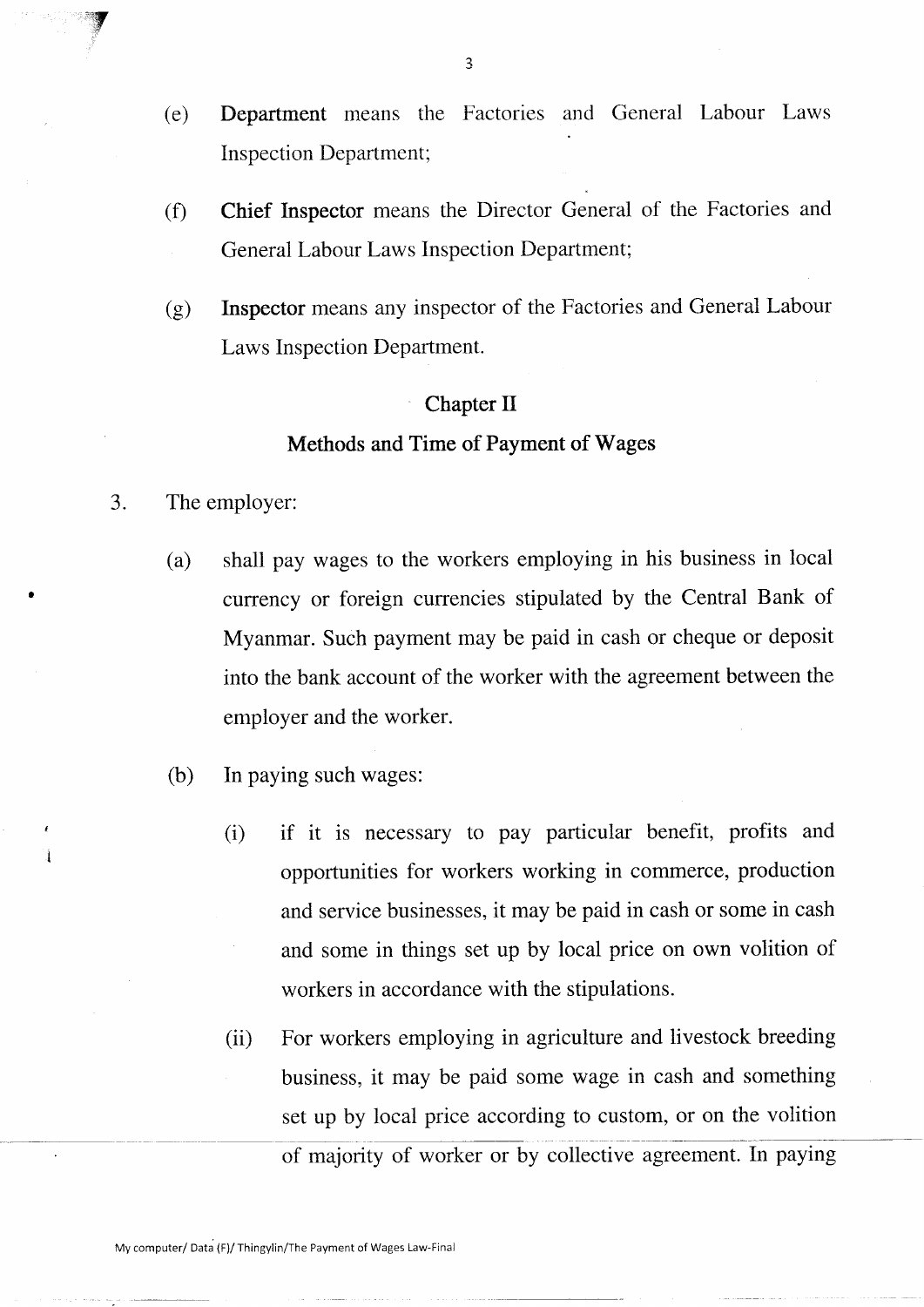so, it shall be for personal use and the interest of his family, and shall be appropriate and equitable.

- (c) If any worker is conscripted under the Public Military Service Law, the (60) days of wages shall be paid as a special right.
- 4. The employer:

T

- (a) shall pay wages at the end of the work or at the time agreed to pay to the worker for hourly, daily, weekly or other part time work, or temporary or piece work;
- (b) shall not exceed one month than the period agreed with the worker under sub-section (a) to paY wages;
- (c) shall pay the wages for the permanent work monthly. In making such payment:
	- (i) if workers are not more than 100, wages shall be paid at the end of the period for payment of wage;
	- (ii) If workers are more than 100, it shall be paid no later than five days after the end of the period for payment of wage;
- (d) shall pay the due wages within two working days from the date of termination, if a worker is terminated;
- (e) shall pay the wages at the end of the period for payment of wages, if a worker resigns on his own volition by sending prior written notice of resignation;
- (f) shall pay the due wages to a legal heir within two working days after the decease, if a worker is deceased;
- (g) shall pay all wages on a working day.

My computer/ Data (F)/ Thingylin/The Payment of Wages Law-Final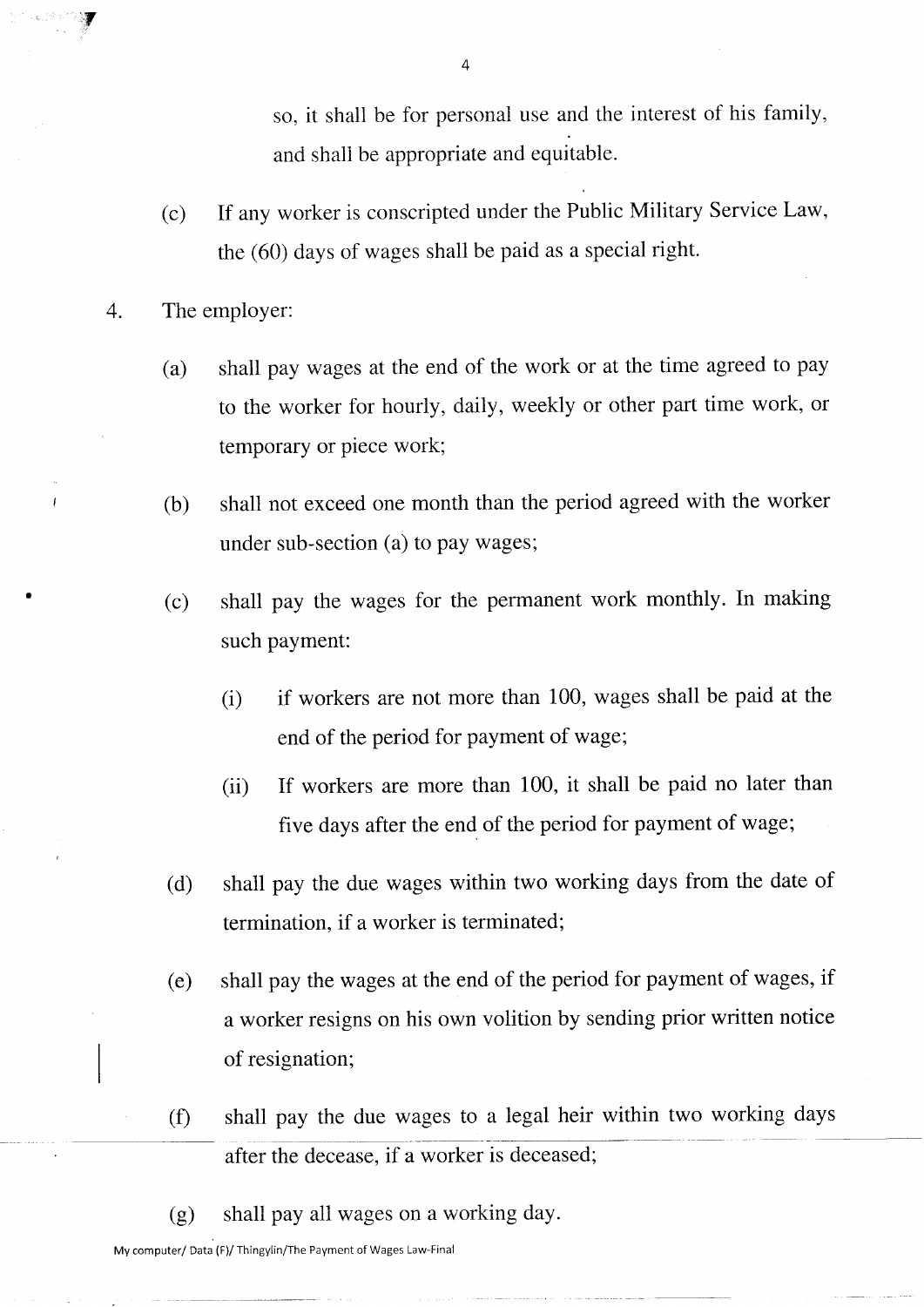If an employer encounters difficulties to make payment under sub-section 5. (c) of the Section 4 due to any unexpected condition, including natural disaster, the employer shall submit that which date has been altered for the payment of wages with the consent of the workers to the Department on reasonable ground.

The Department may, with the approval of the Ministry, allow the 6. employers to postpone payment within the appropriate time under stipulated conditions, if it is scrutinized that the submission under Section 5 should be allowed.

### Chapter III Deduction from Wages

- The employer: 7.
	- may deduct from wages, except leaves which are entitled wages  $(a)$ under the relevant law and public holidays, for the absent period from work;
	- may deduct expenses which are allowance for accommodation and  $(b)$ ferry service arranged by the employer, meal allowance, electricity charges, water service charges and income taxes liable to be paid by worker and cash paid in excess under a mistake, which are not included in the expression of wages under this Law;
	- may deduct advance payment or reimburse or savings for the  $(c)$ worker or any contribution under any law demanded by a worker from wages;
	- may deduct from the wages of the worker under a decision of a  $(d)$ Court or Arbitration Council or Arbitration Body.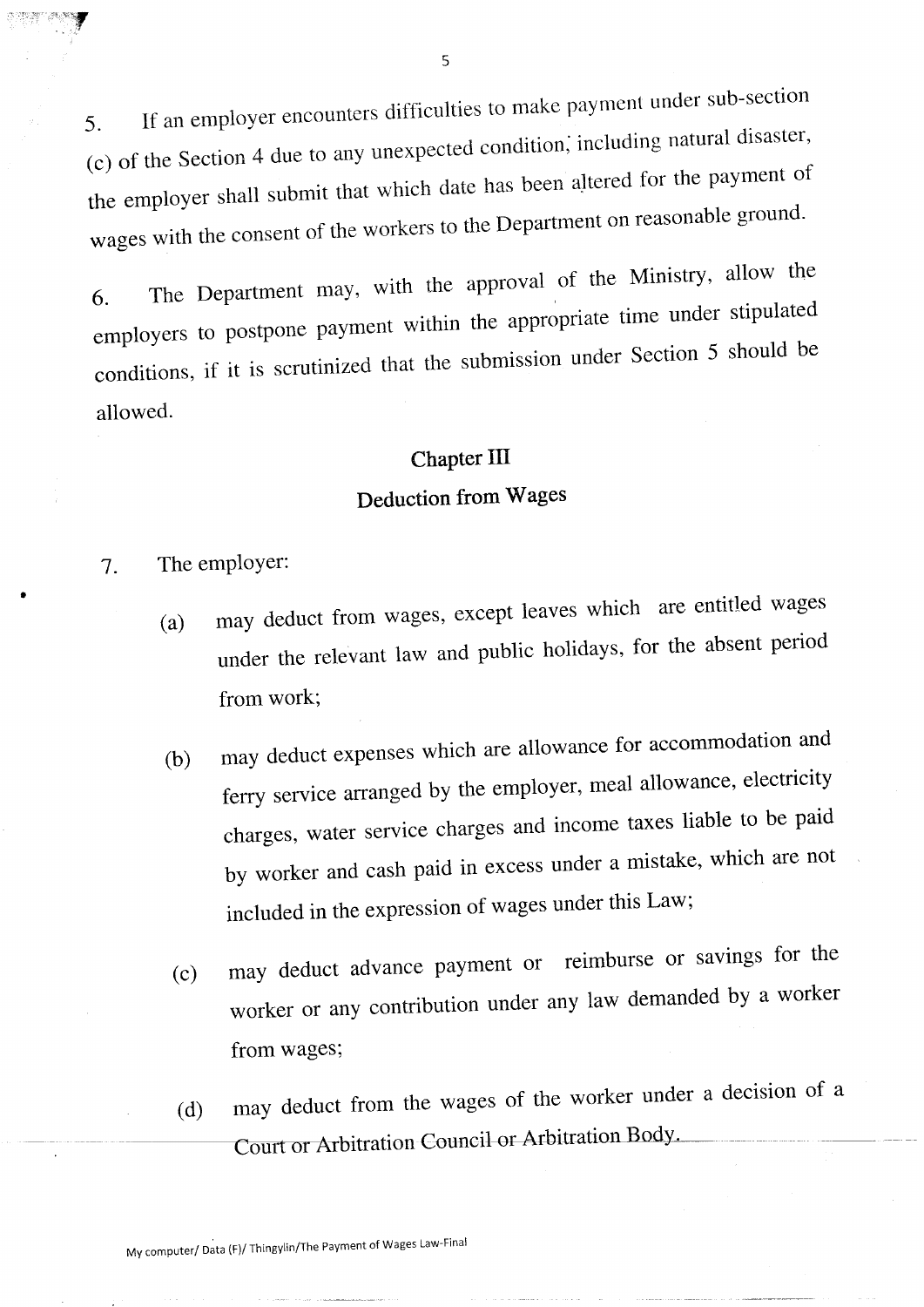8. The empioyer shall not deduct from the wages of the worker except deduction from wages in accordance with provisions of Section 7 and Section 11.

9. In deducting from wages under Section J, all deductions made by the employer shall not exceed 50 percent of the wages of a worker except deduction from wages for the failure of a worker to perform his duty.

10. The empioyer:

 $\mathfrak{p}$  , ii  $\mathfrak{p}$  ,  $\mathfrak{p}$  ,  $\mathfrak{p}$  ,  $\mathfrak{p}$  ,  $\mathfrak{p}$  ,  $\mathfrak{p}$  ,  $\mathfrak{p}$  ,  $\mathfrak{p}$ 

- (a) shall obtain prior approval of the Department for what deduction can be made from wage and how much can be deducted before deducting anything stipulated as a fine under section 11.
- (b) shall post the approval contained in sub-section (a) in conspicuous places at relevant factory and work;
- (c) shall not exceed fine deducted for compensation than the value of damage or loss by action or omission of a worker;
- (d) in deducting from wages under Section 11:
	- (i) shall not deduct from.wages without giving right to defence of the worker;
	- (ii) shal1 not deduct more than 5 percent of the monthly wages of the worker.
- (e) shall not absolutely deduct as the fine from a worker under 16 years of age;
- (f) may carry out the date of payment of passing fine in accordance with the agreement between the employer and the worker;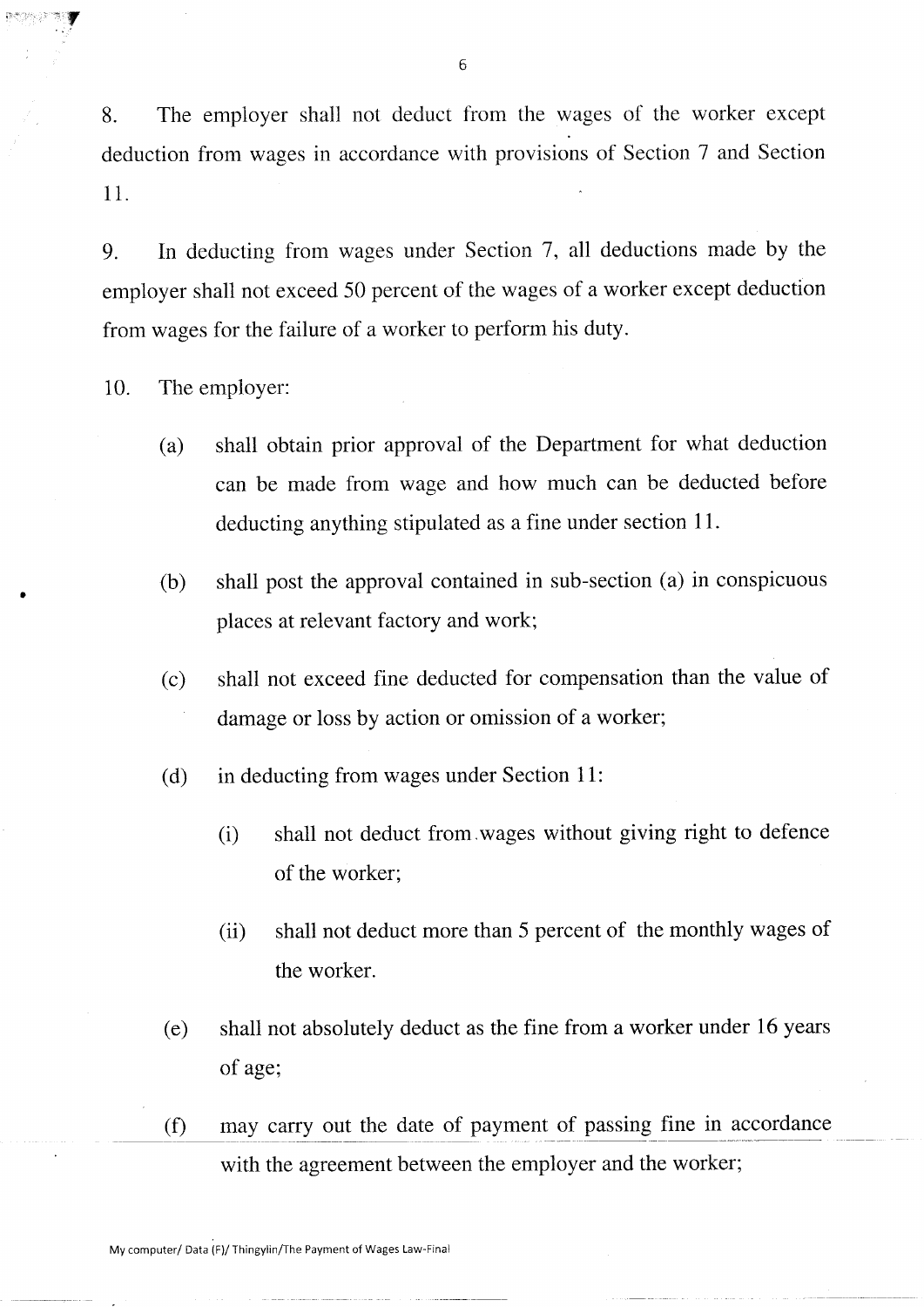- (g) shall deduct from wages for compensation due to loss of property within a limited period by an agreement of the relevant Township Conciliation Body;
- (h) shall enter the deducting cash from wages into the register and systematically maintain it;
- (i) shall submit a report of the deduction from wages to the Department;
- 0) sha1l use fines of deduction from wages under sub-section (b) of Section 11 for the worker benefit in coordination with legally registered Labour Organization in the factory.

11. The employer may designate as fine to compensate for the following acts and omissions of a worker and deduct from his wages:

- (a) any loss of property and cash expressly entrusted to the worker by the employer due to intentional negligence and carelessness or dishonest acts or omissions of the worker, which is caused directly by the carelessness and mistake of such worker;
- (b) violation of any terms or conditions stipulated as fines in the employment agreement.
- 12. The worker:

 $\blacksquare$ 

- (a) may request to the employer to be settled by himself or legally registered labour organization or the Workplace Coordination Committee in the factory if the following conditions occur;
	- (i) deduction from wages obtainable without credible reason;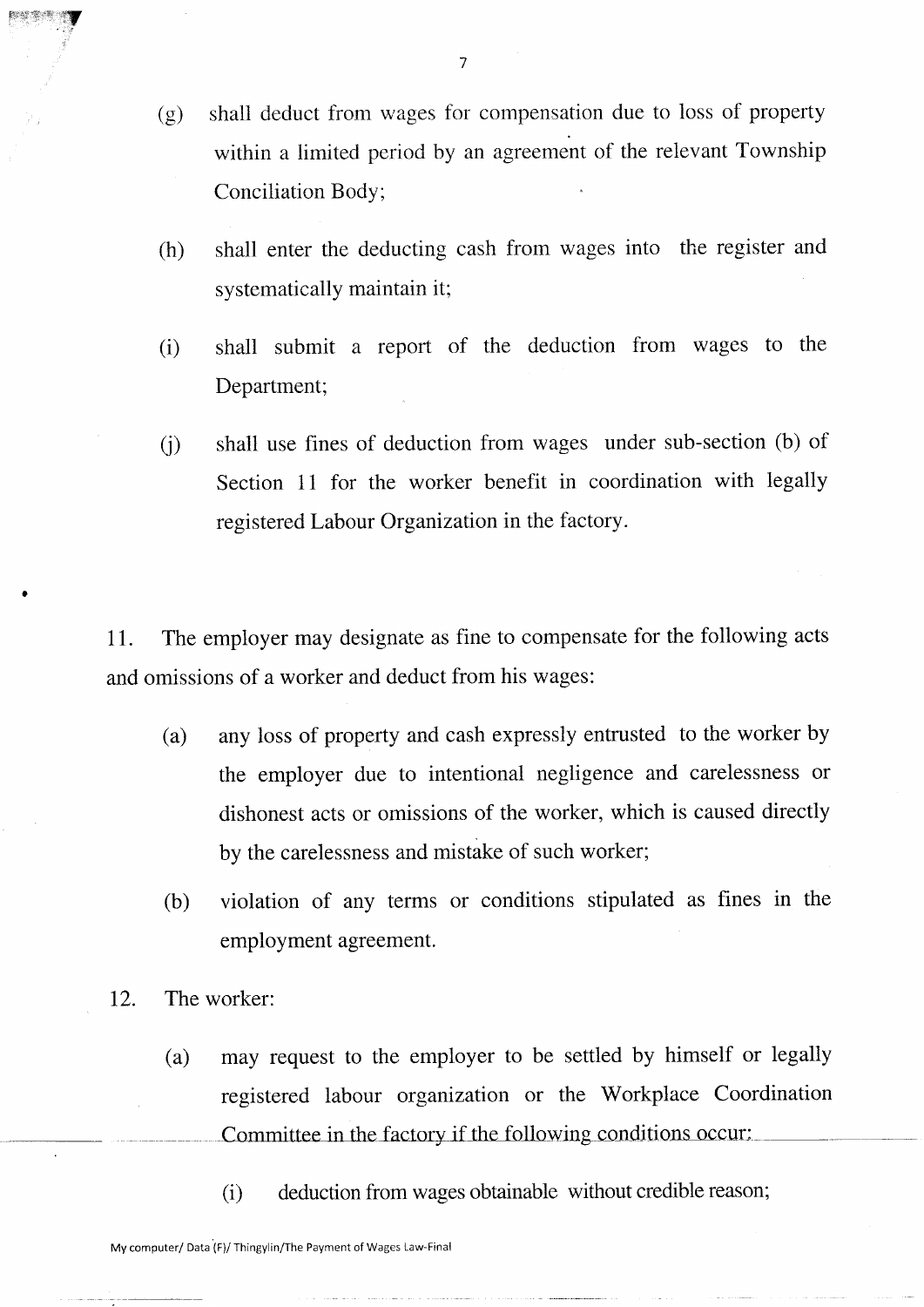(ii) failure to pay overdue payment of wages.

i ":'?

- (b) may submit to the inspector to solve the problem, if the employer fails to solve the problem asked under sub-section (a), within six months from the date of deduction or failure to pay.
- 13. (a) The inspector rnay scrutinize such submission under sub-section (b) of the Section 12 and, if necessary, interrogate the relevant persons and make an appropriate order.
	- (b) The worker or employer may file an appeal to the chief inspector, if he does not satisfy the order made under sub-Section (a), within 30 days from the date of such order.
	- (c) The chief inspector may make an appropriate order after scrutinizing the appeal under sub-section (b) and hearing the employer and the worker.
	- (d) The order of the Chief Inspector is final.

#### Chapter IV

#### Overtime Wages

14. The worker has the right to enjoy overtime wages stipulated by the law if he works over time.

#### Chapter V

#### Duties of Chief Inspector and Inspector

15. The Ministry may appoint inspectors as necessary in order to conduct the necessary inspection and supervision in implementing the provisions concerning the payment of wages contained in this Law.

My computer/ Data (F)/ Thingylin/The Payment of Wages Law-Final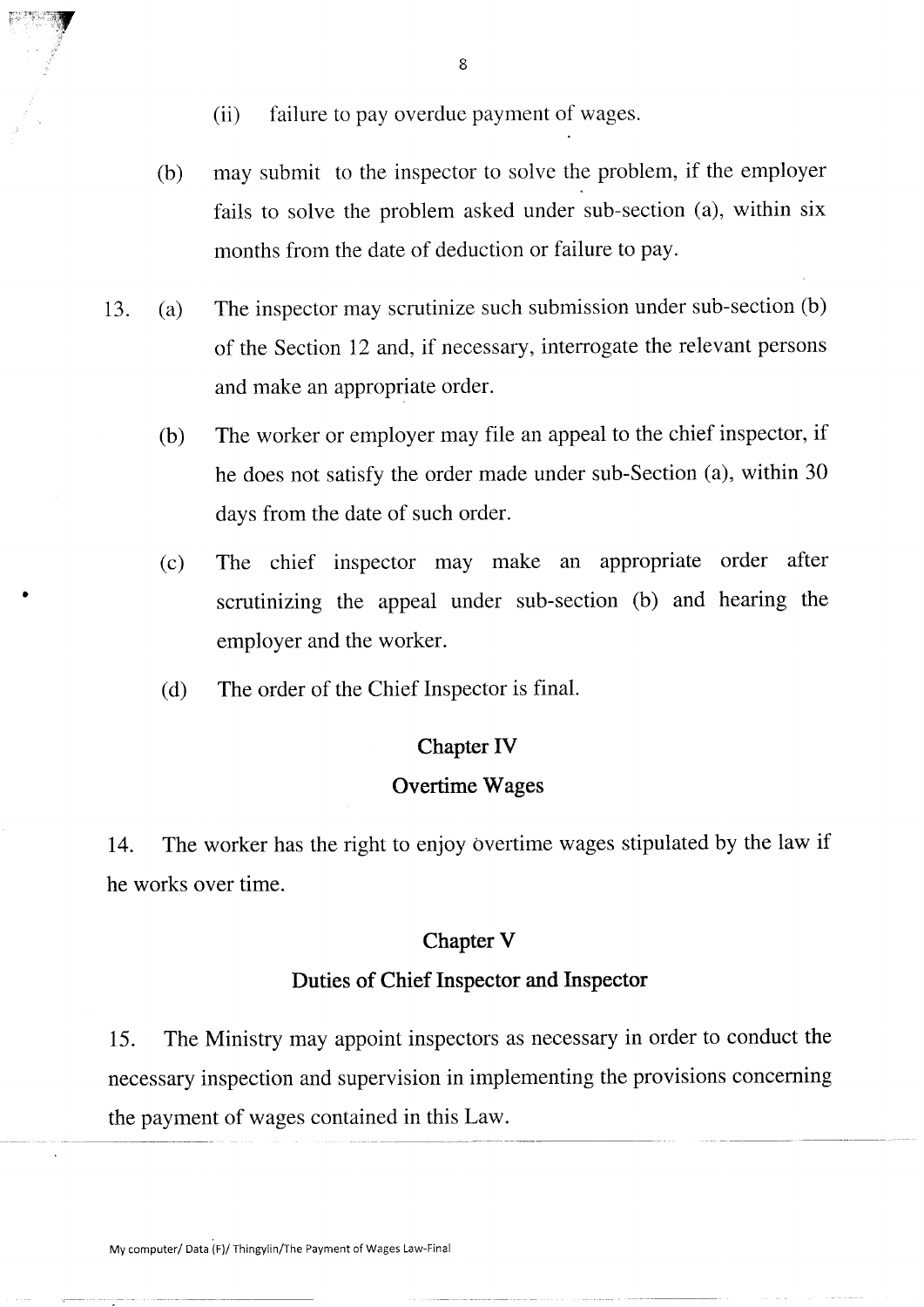16. The chief inspector:

lrr'.:..i'.':Elr

 $\left\{ \right.$ 

- may demarcate the area and delegate duties to the inspectors; (a)
- may delegate duties to an inspector for the prosecution of an employer who violates the provision in this Law in a relevant Court. (b)
- The inspector: 17.
	- shall carry out the function and duties delegated by the chief inspector; (a)
	- shall submit the finding reports to the chief inspector in accord with the stipulations. (b)
- 18. The chief inspector and inspector have the right to perforrn the following:
	- may enter and inspect any workplace at any time, if he thinks fit, by showing his identity card, for canying out the matters contained in this Law. If it is night time inspection, two witnesses shall accompany; (a)
	- may, in entering under sub-section (a), inspect registered books, record books, accounts, documentary evidences in respective of payment of wages and deduction from wages and interrogate the necessary persons; (b)
	- may copy the statistics and documentary evidences necessary for payment of wages, and original documents may, if necessary, be confiscated by a search form with two witnesses. (c)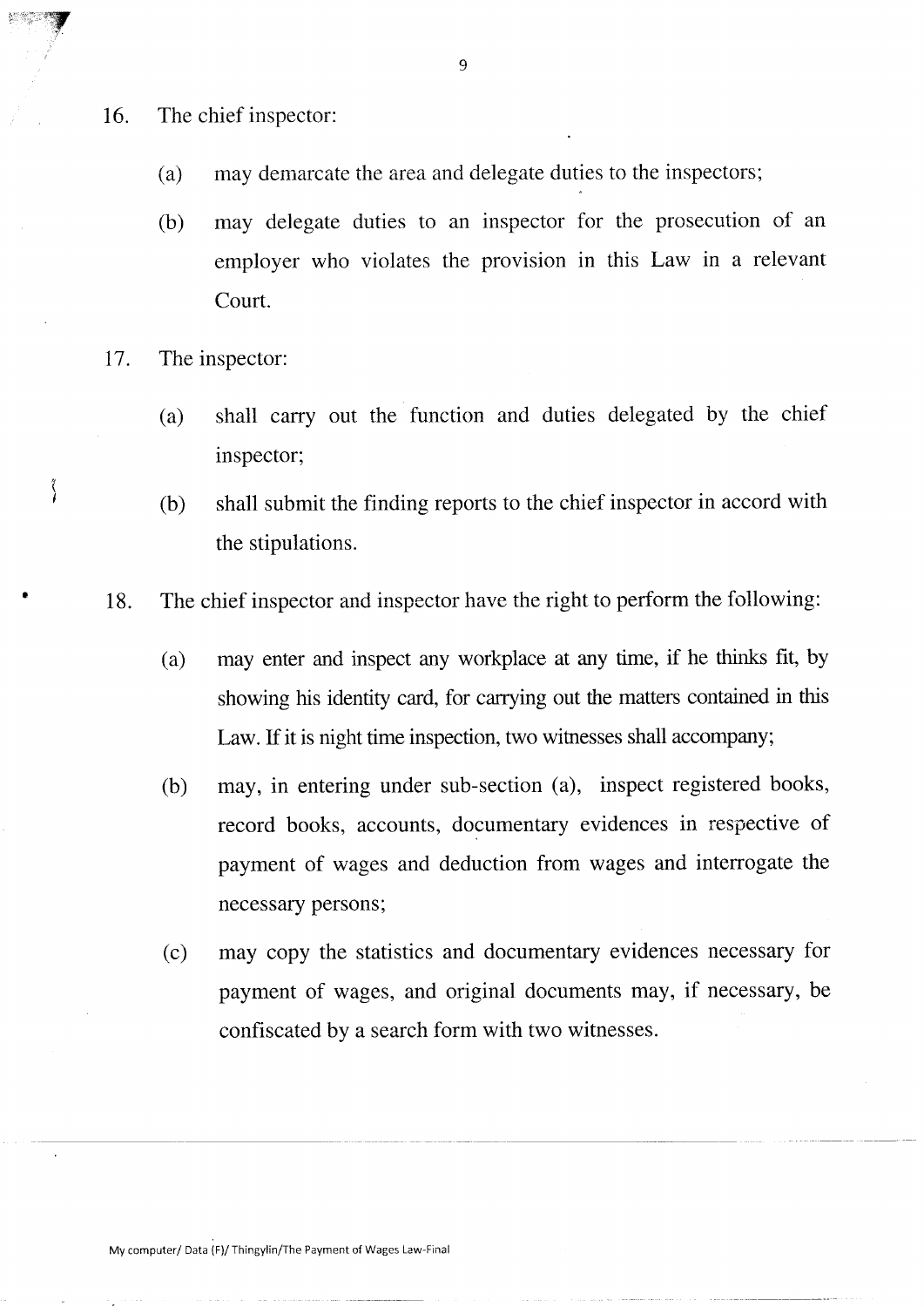## Chapter VI

#### Prosecution

- 19. (a) An inspector shall prosecute any person who violates any provision contained in this Law at a relevant Court with the sanction of chief inspector.
	- (b) The prosecution under sub-section (a) shall not prejudice the civil action for the wages obtainable claimed by the worker;
	- (c) A worker may prosecute civil action to the relevant Court for payment of the deducting wages and damages, without submitting to settle problem to an inspector under sub-Section (b) of Section 12.

' 20. If the Court decides that the omission or delay to pay the wages is due to the following reasons, the payment of wages may be suspended or exempted:

- (a) inability to pay wages, arisen in unexpected emergency condition including natural disaster;
- (b) being an employer who is insolvent declared by the Court of Law;
- (c) failure to withdraw or accept the payment of wages by the relevant worker himself or his agent.

21. The following matters relating to the redemanding wages or the deducting wages shall not be prosecuted:

- (a) pending of application to the inspector;
- (b) being wages that order for payment is already directed to the applicant;
- (c) being wage that is confirmed unnecessary to pay the applicant.

 $\cdots$ 

'i10

My computer/ Data (F)/ Thingylin/The Payment of Wages Law-Final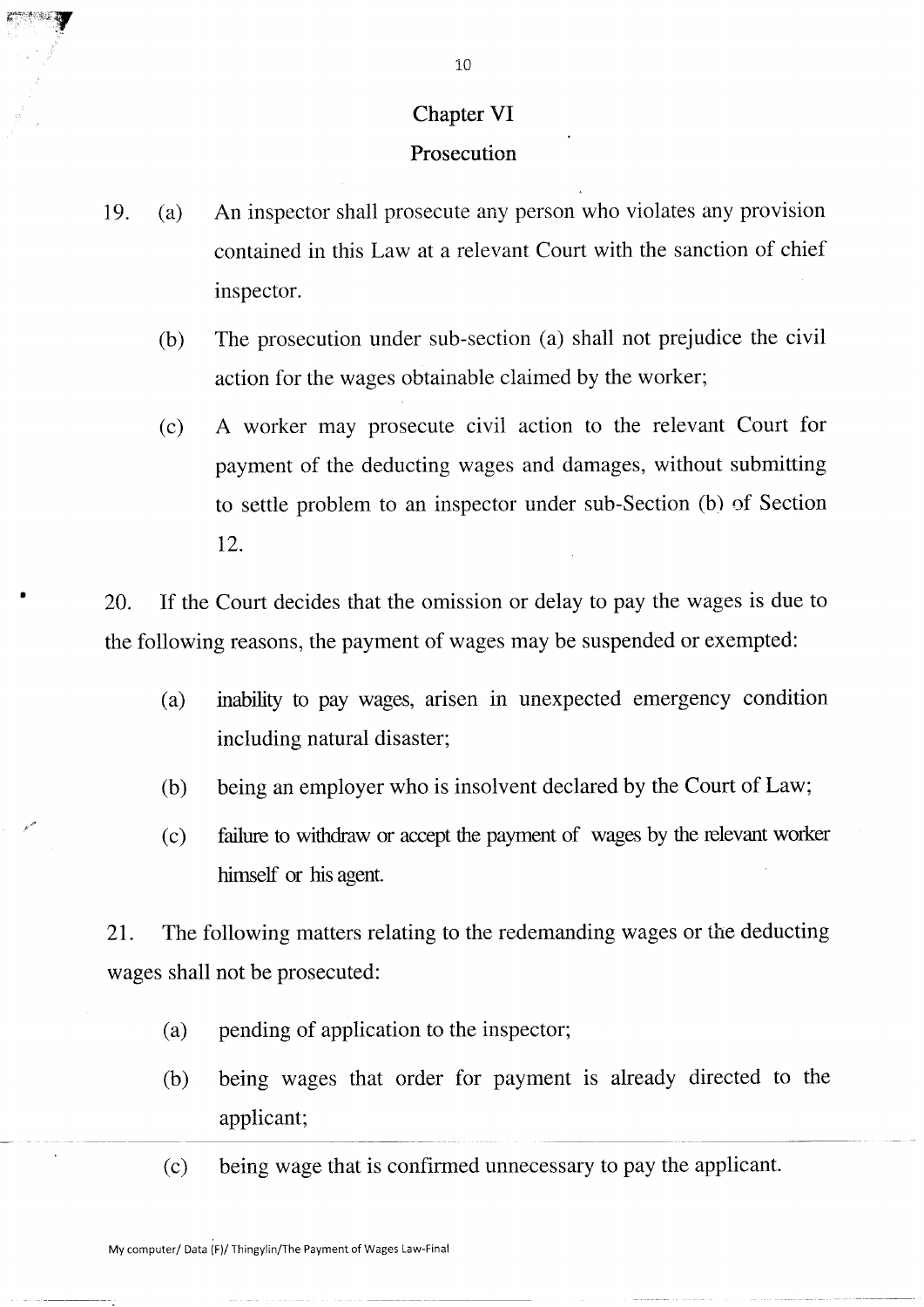### Chapter VII Prohibitions

22. 11. No employer shall violate any provision contained in Sections 4,5,8,9 and

23. Whoever shall not violate any prohibition contained in the rules, notifications and orders issued under this Law.

#### Chapter VIII

#### Offences and Penalties

24. Any employer who violates any prohibition provided in Section 22 shall, on conviction, be punished with imprisonment for a term not more than three months or with a fine at least two million Kyats or with both and shall be ordered to pay wages obtainable of workers.

25. Any employer is guilty under Section 24 shall, on conviction, after <sup>a</sup> prior conviction for the same offence, be punished with imprisonment for a term up to six months or with a fine at least fifty hundred thousand Kyats.

26. Whoever violates any prohibition provided in Section 23 shall, on conviction, be punished with fine from a minimum of one hundred thousand Kyats to a maximum of five hundred thousand Kyats.

27. Whoever complains falsely the payment of wages or deduction of wages with the intention to harm a worker or an employer, on conviction, shall be punished with imprisonment for a term not more than three months or with <sup>a</sup> fine not more than five hundred thousand Kyats or with both.

11

Þ.